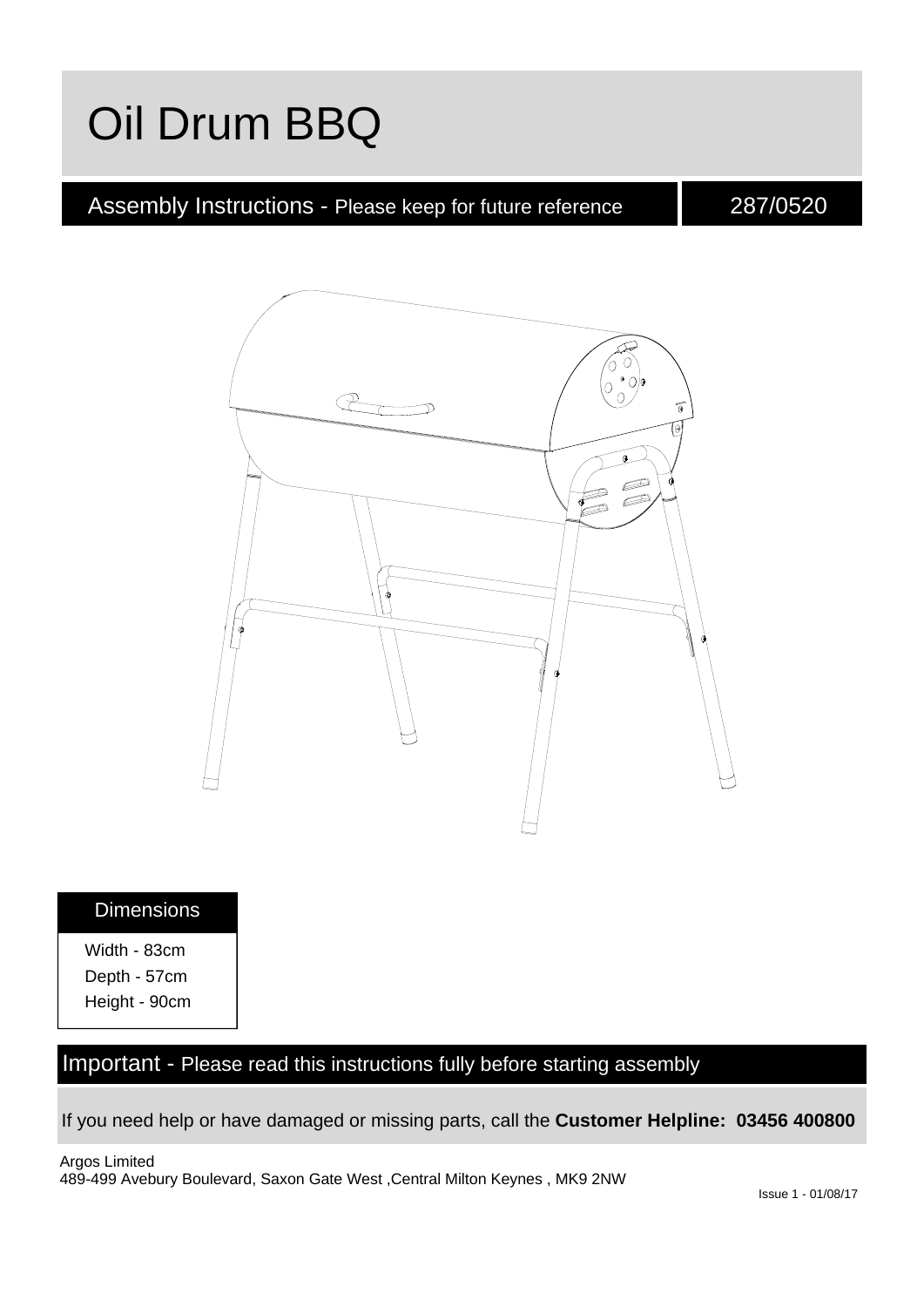#### **Important -** Please read this instructions fully before starting assembly

#### **Warning: Whilst every effort has been made in the manufacture of your BBQ to remove any sharp edges, care should be taken in handling to avoid any accidental injury.**

- Assembly time: approx. 30 mins.
- Make sure the assembly instructions have been followed correctly.
- Set the Charcoal BBQ in a suitable position, on a level surface away from areas likely to catch fire. The base of the Charcoal BBQ will get hot so ensure it stands on a suitable surface.
- Always stand your Charcoal BBQ outdoors and on level ground away from trees and wooden fencing. Ensure there is a least 1 metre clearance around all sides of the Charcoal BBQ. Keep away from fences, over hanging branches and other combustible materials.
- Use Charcoal and a suitable lighting method.
- Do not cook before the fuel has a coating of ash.
- "WARNING! This barbecue will become very hot , do not move it during operation."
- "Do not use indoors."
- "WARNING! Do not use spirit or petrol for lighting or relighting! Use only firelighters complying to EN1860-3!"
- "WARNING! Keep children and pets away."

#### **Method 1. Charcoal & Lighting Fluid/ Gel**

- Set up your Charcoal BBQ in a safe place. Place enough charcoal in the charcoal grate to a depth of 3 - 5cm.
- Taking care not to spill any liquid/ gel onto your hands or clothes. Apply carefully the lighting fluid/ gel over the charcoal.
- If using lighting fluid, wait for 30 seconds to allow the liquid to soak into the charcoal.
- Do not light the charcoal if you have spilt fluid or gel onto your clothes. Light the charcoal using a long taper or safety lighter. The charcoal will then burn for a period with flames.
- When the flames die down, check the charcoal is beginning to glow red. If your coals are going out, you should open all the vents and allow to cool down before trying to apply more liquid.

#### **CAUTION: Apply carefully lighting fluid/ gel in small amounts. Over application can be dangerous.**

- Do NOT squirt liquid onto burning charcoal.
- After lighting, the fire should be ready for cooking in 30-40 minutes, or when even grey ash is visible by day, or an even red glow is visible by night.

#### **Method 2. Lighting Blocks**

- Place three or four Lighting Blocks in the centre of the Charcoal grate and light with a match.
- Place pieces of charcoal around each burning block. Add more charcoal as required, in a pyramid formation.
- When burning is established, spread the fuel out evenly. After lighting, the fire should be ready, or when even grey ash is visible by day, or an even red glow is visible by night.
- Make sure that the cooking grill is fully located into the grill supports so that the cross bar supports lock behind the retaining edges.
- When the charcoal is alight, the smoke and flames have died down and the charcoal has an even layer of grey ash, rake the charcoal into a level layer in the hearth.
- Small quantities of charcoal may be added on top of the charcoal layer prior to cooking to extend cooking time.
- To help prevent food sticking, apply a tin coating of cooking oil on the grill prior to cooking.
- To adjust the airflow using the air vent we recommend to use of a heat resistant glove.
- ALWAYS WEAR OVEN GLOVES WHEN HANDLING THE CHARCOAL BBQ.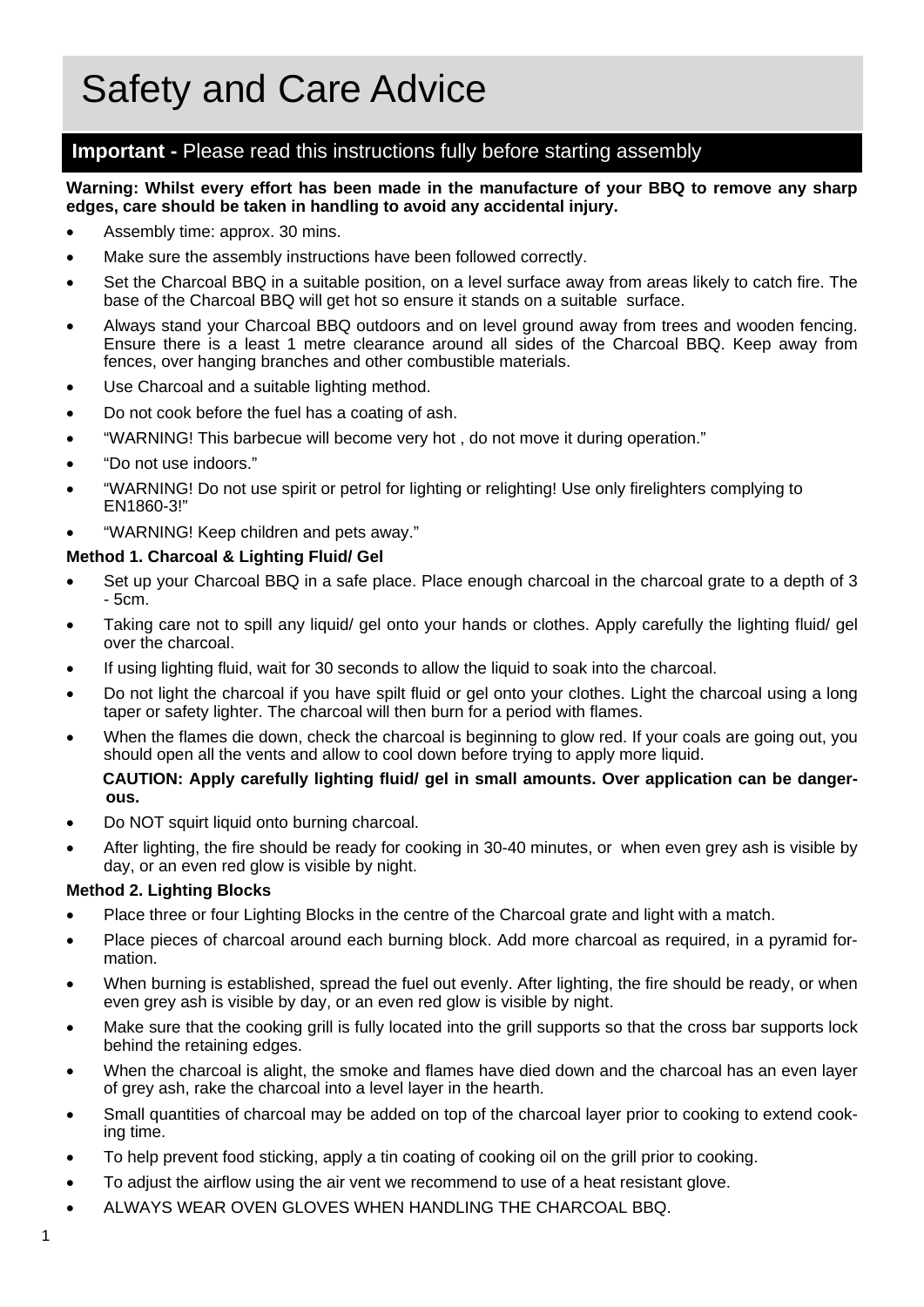# Safety and Care Advice

- Recommend charcoal Max 1.5kg to be used for the charcoal grate.
- Ensure the barbecue has cooled down completely before removing the charcoal ash.

### **Care and Maintenance**

- To make it easier to clean your Charcoal BBQ after use, line the firebowl with aluminium cooking foil, shiney side up. Remember to leave ventilation holes clear by piercing the foil where necessary. This process will lengthen the life of your Charcoal BBQ.
- Charcoal is available in lump wood from (large irregular pieces) and as briquettes (uniformly sized pieces). Please use the charcoal complying to EN1860-2.
- It is not advisable to completely fill the firebowl as the BBQ may become far too hot to cook successfully. As a guide a 3kg bag of charcoal in a 43cm (17") diameter BBQ should last for at least 2 full BBQ fires.
- If the fires flares up due to dripping fat then douse the flames lightly with a fine water spray.
- When you have finished using the Charcoal BBQ, never pour cold water directly on the coals to extinguish them as this may damage your Charcoal BBQ. Use old cinder, sand or a fine water spray.
- Empty the bottom bowl of ashes when they are completely cold.
- To clean your Charcoal BBQ, soak the cooking grill and tools in hot soapy water as soon as possible after use. Dry thoroughly and store in a dry place. Do not leave your Charcoal BBQ outside unprotected.

#### **Food Safety**

- Thoroughly defrost frozen meat and poultry in the refrigerator before cooking. Keep raw meat and poultry separate from cooked food.
- Ensure that the grill is thoroughly cleaned before cooking and lighting the barbecue.
- Always wash hands after handling raw meat and poultry before handling any ready to eat food.
- Wipe and disinfect surfaces that have been in contact with raw meat and poultry.
- When barbecuing meat and poultry, make sure the barbecue is really hot. Place the larger, thicker portions furthest away from the most intense heat to ensure thorough cooking without burning and turn regularly.
- Use separate utensils for handling raw meat or poultry and cooked food on the barbecue, or wash them thoroughly between use.
- To check whether meat, particularly poultry, is cooked, pierce the flesh with a skewer or fork: the juices should run clear. Ensure the product is piping hot throughout.

**Attention! This BBQ will become very hot do not move it during operation. Do NOT use indoors.** 

#### **"Warning! Keep children and pets away!"**

**"Caution! Do not use spirit or petrol for lighting or re-lighting! Use only firelighters complying to EN 1860-3"** 

#### **Carbon Monoxide Hazard**



**CARBON MONOXIDE HAZARD** Danger of carbon monoxide poisoning - NEVER light this product or let it smoulder or cool down in confined spaces.

This barbecue grill is imported by: Argos Limited, MK9 2NW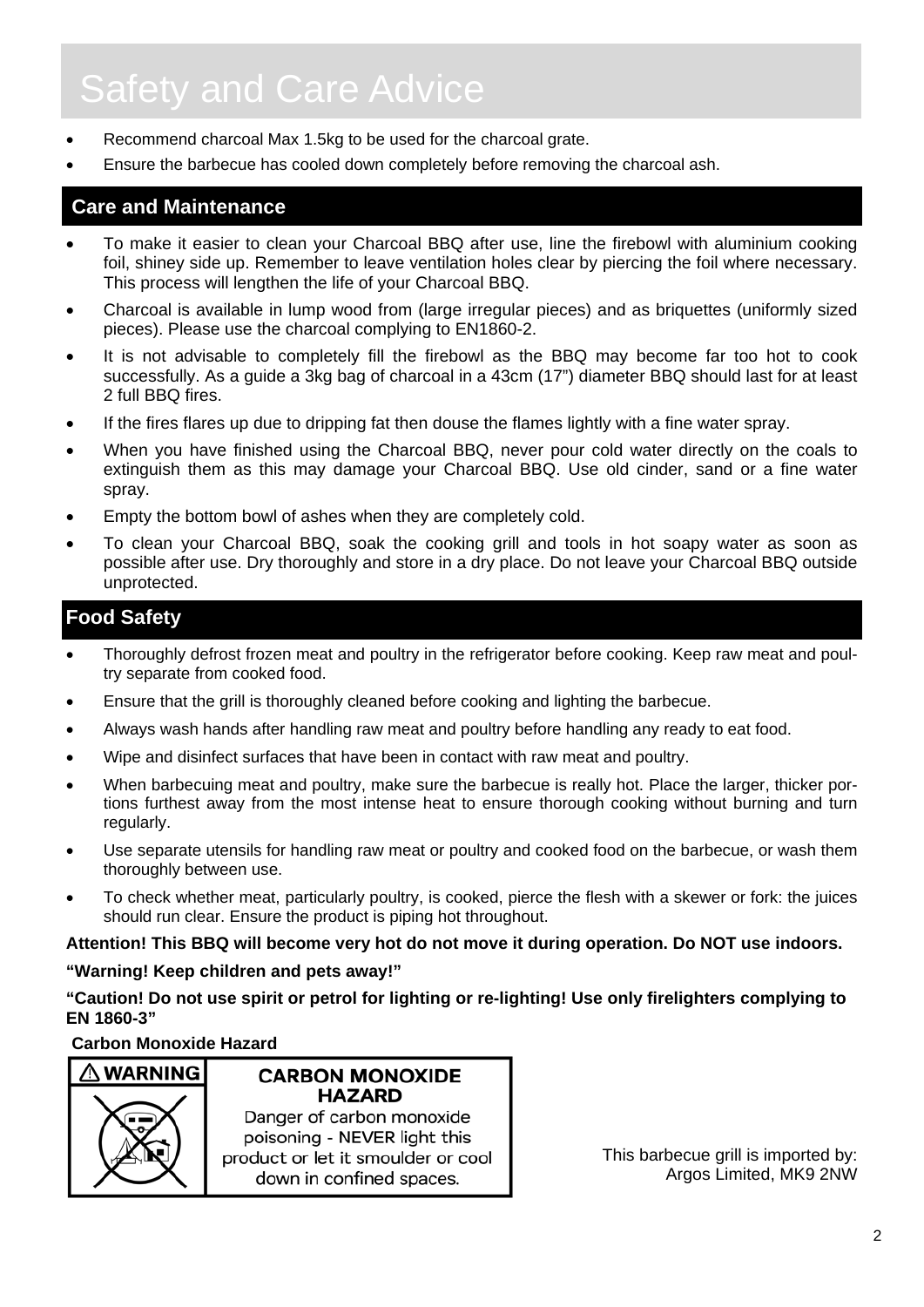**"Do not use the barbecue in a confined and/or habitable space e.g. houses, tent, caravans, motor homes, boats. Danger of carbon monoxide poisoning fatality."** 



*Note:* if required the next page can be cut out and used as reference throughout the assembly. Keep this page with these instructions for future reference.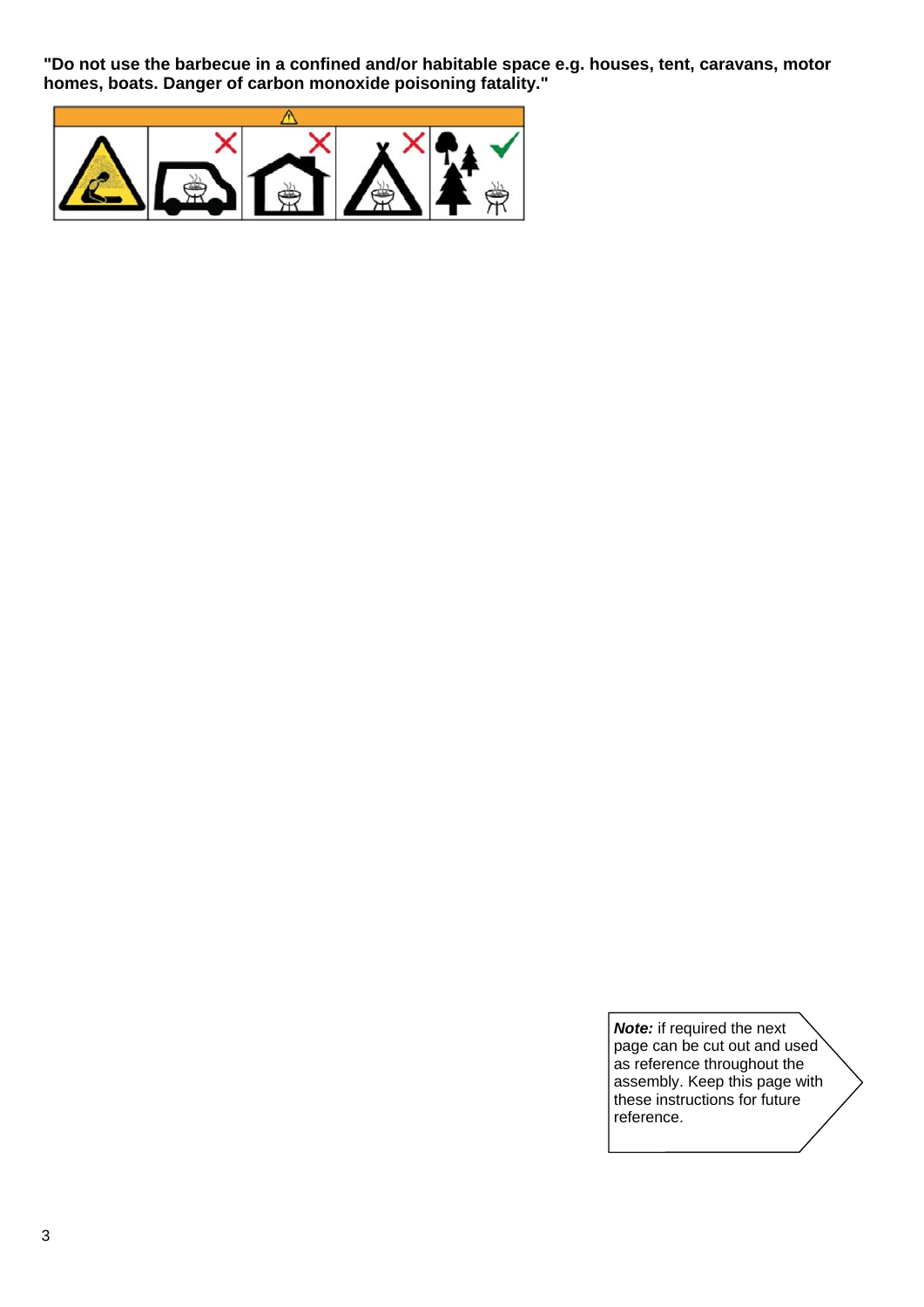## Components - Parts

If you have damaged or missing components, call the **Customer Helpline: 03456 400800.**

### Please check you have all the panels listed below

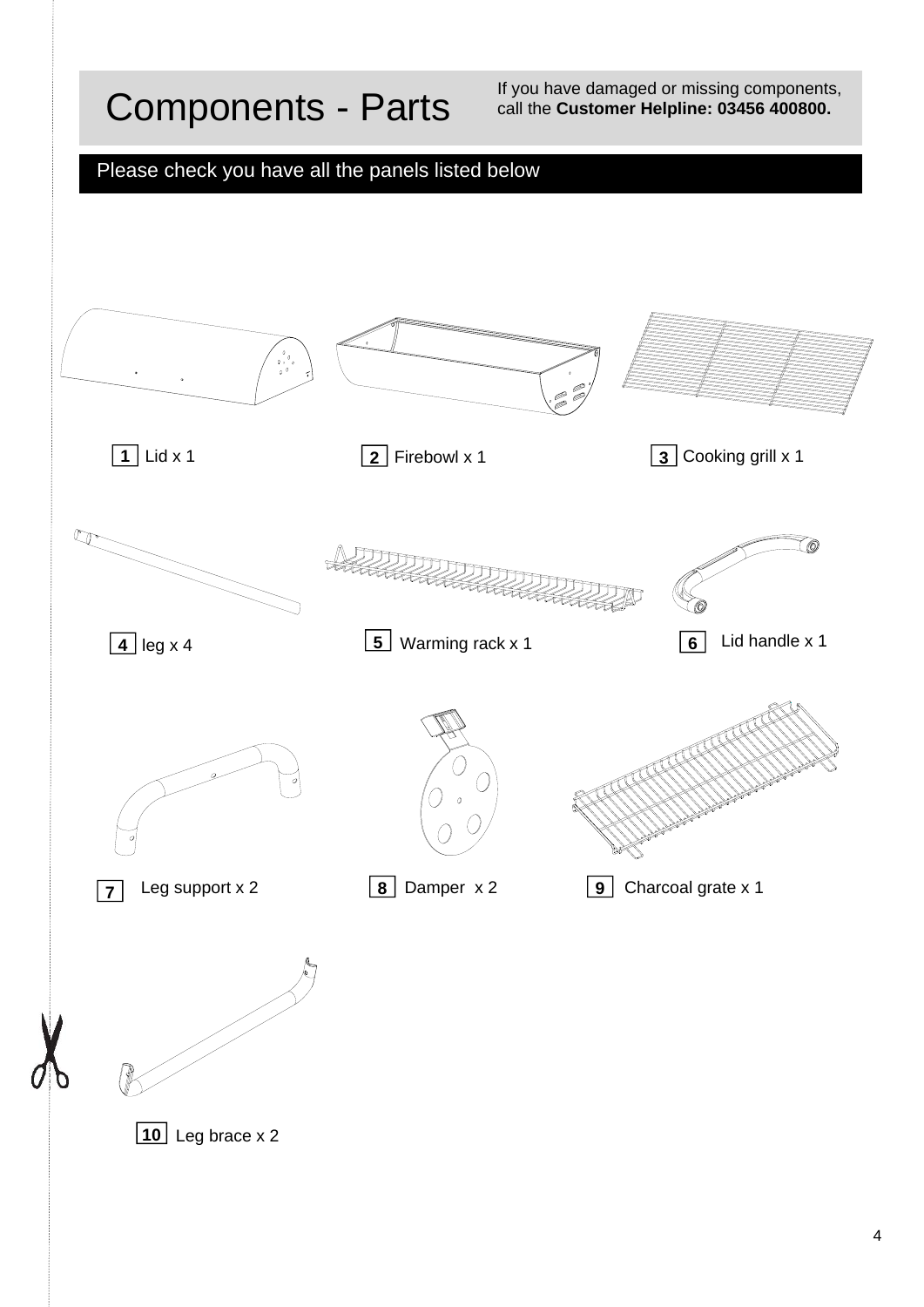## Components - Fittings

### Please check you have all the panels listed below

**Note:** The quantities below are the correct amount to complete the assembly.



### Ruler - Use this ruler to help correctly identify the screws

15 20 25 30 35 40 45 50 55 60 65 70 75 80 85 90 95 100 105 110 115 120 125 130 135 140 145 150 155 160 165 170 mtaalantaalantaalantaalantaalantaalantaalantaalantaalantaalantaalantaalantaalantaalantaalanta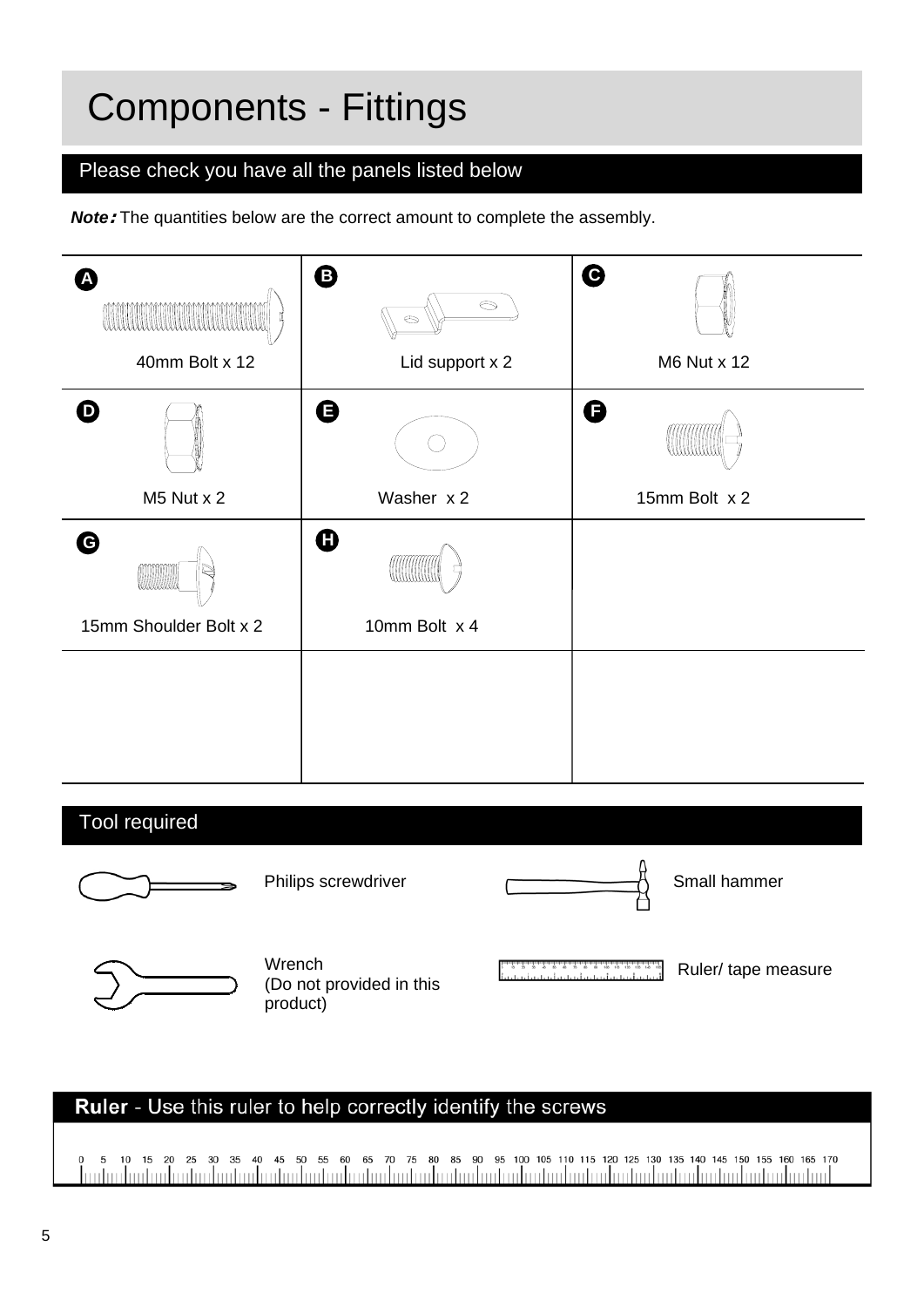## Step 1

Fix the leg supports  $\boxed{7}$  with the firebowl  $\boxed{2}$  using 40mm bolts  $\triangle$  and M6 nuts **7 A** and M6 nuts **C 2** .

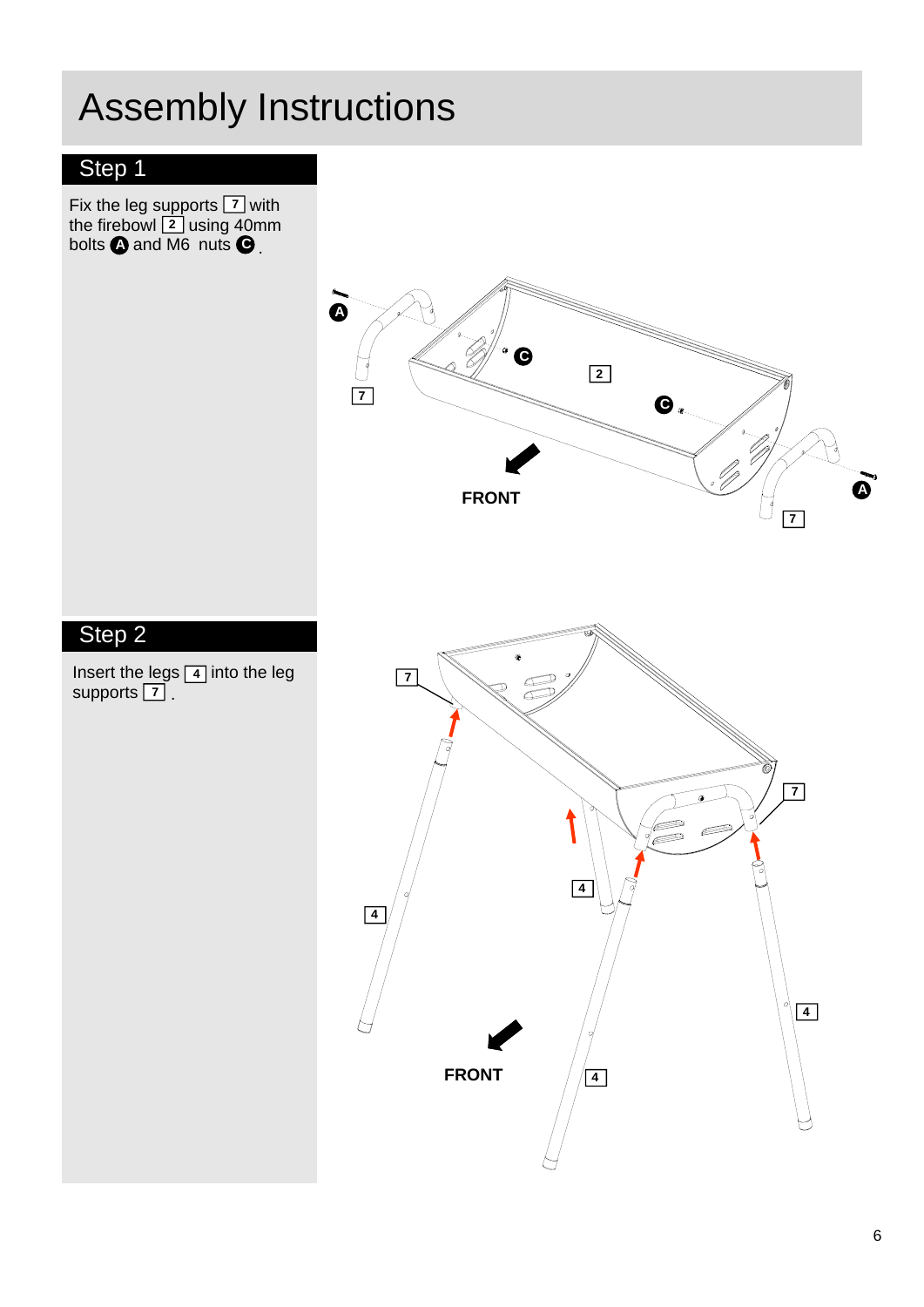## Step 3

Fix the legs  $\boxed{4}$  with the firebowl  $\lfloor 2 \rfloor$  using 40mm **bolts**  $\bullet$  **and M6 nuts**  $\bullet$  . **4 2**



### Step 4

Fix the leg braces  $10$  with the legs  $\boxed{4}$  using 40mm bolts  $\bigoplus$  and M6 nuts **10 A** and M6 nuts  $\bullet$ .  **4**

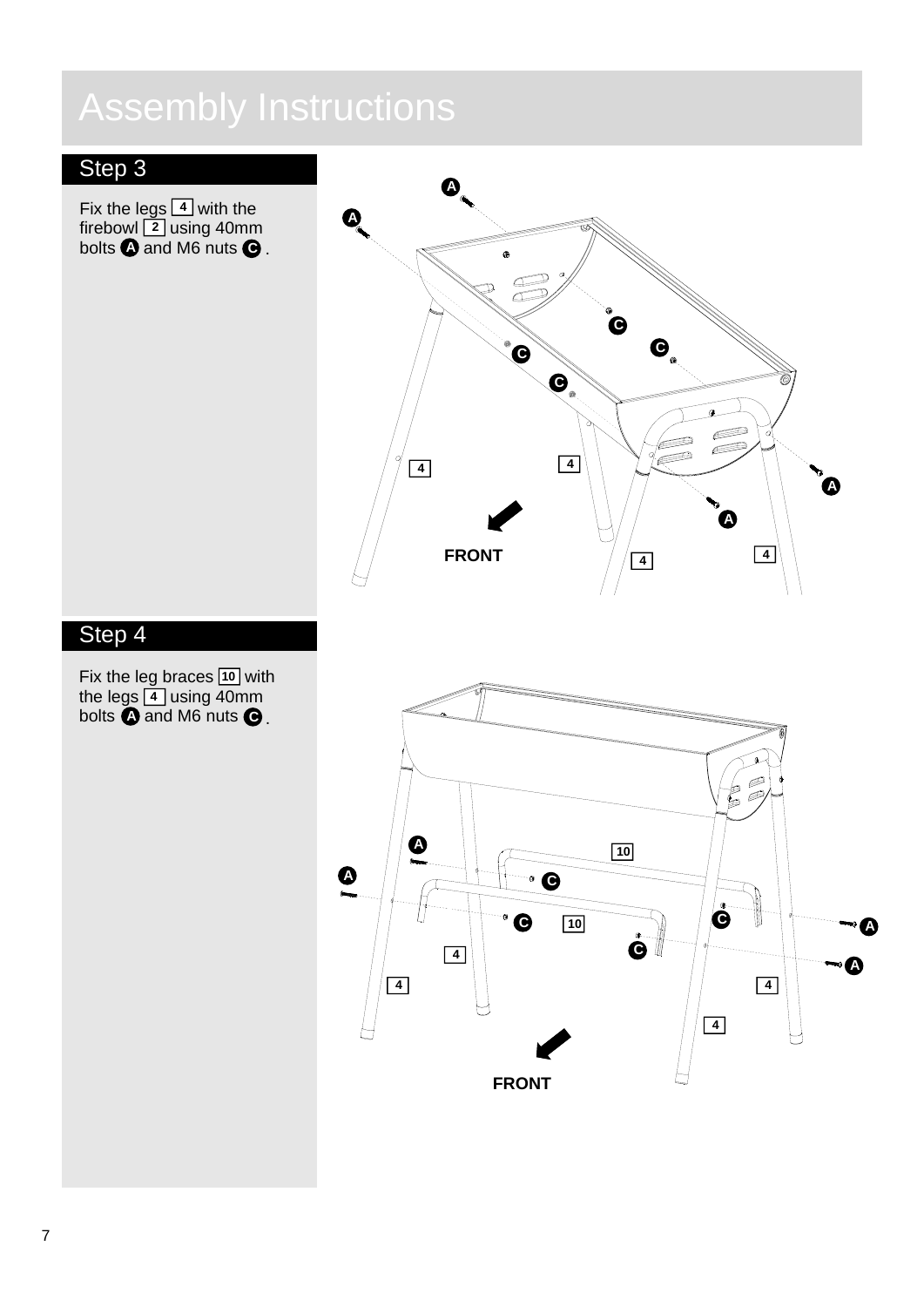## Step 5

Insert the tab of lid support **B** to the slot on the lid  $\boxed{1}$  end cap.

Fix the lid supports  $\bullet$  to the  $\frac{1}{1}$  using 15mm bolts  $\blacksquare$ and M6 nuts **C** .



## Step 6

Put the washer  $\bigoplus$  between the lid handle  $\boxed{6}$  and the lid **1** .

Then fix the lid handle  $\boxed{6}$  on the lid  $\boxed{1}$  using 10mm bolts **H** .

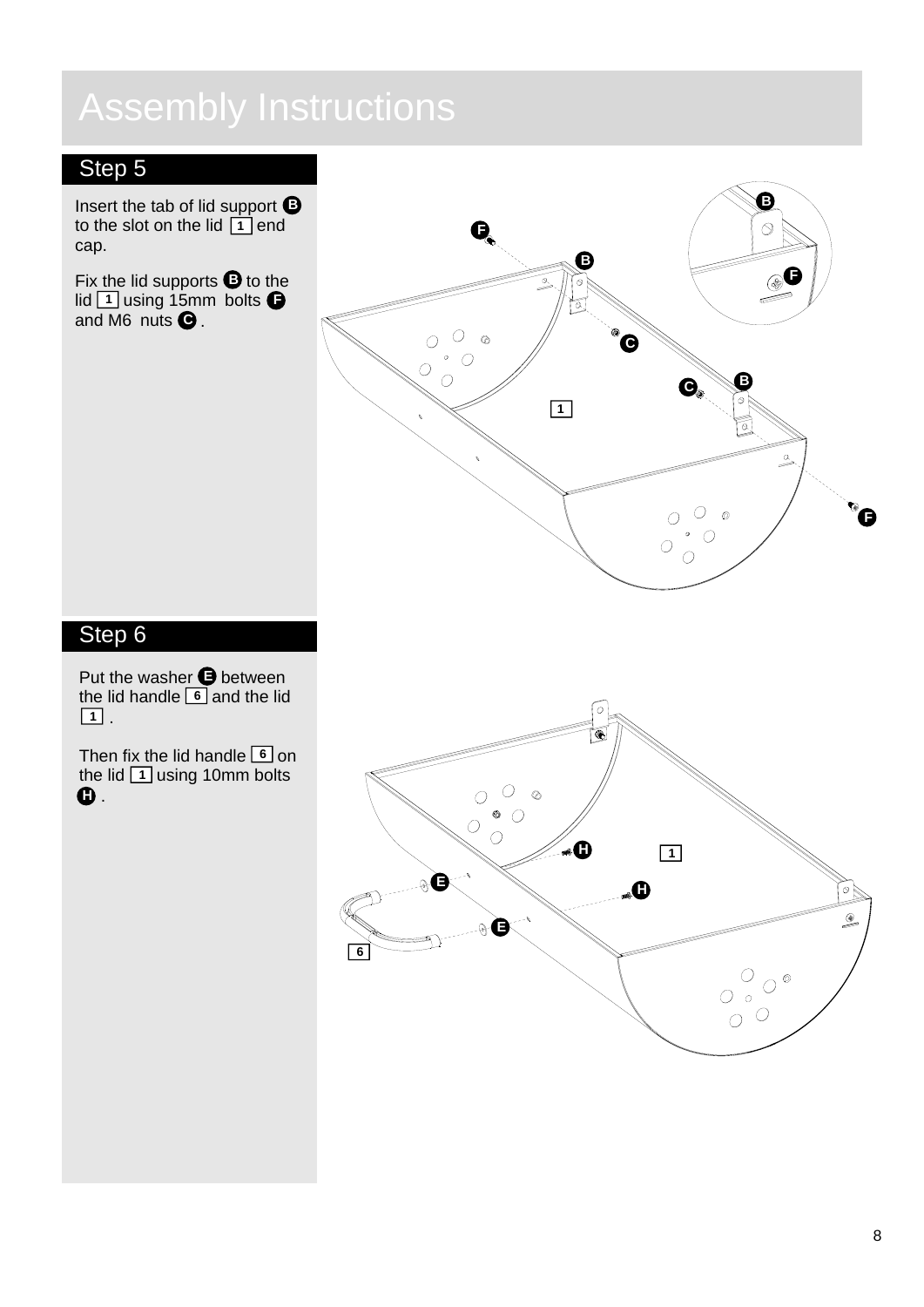## Step 7

Fix the dampers  $\boxed{8}$  on the lid using 10mm bolts  $\bigoplus$  and M5 nuts **8 H D** . **1**



## Step 8

Fix the lid supports  $\bullet$  with the firebowl  $\boxed{2}$  using 15mm shoulder bolts **G** . **2 B**

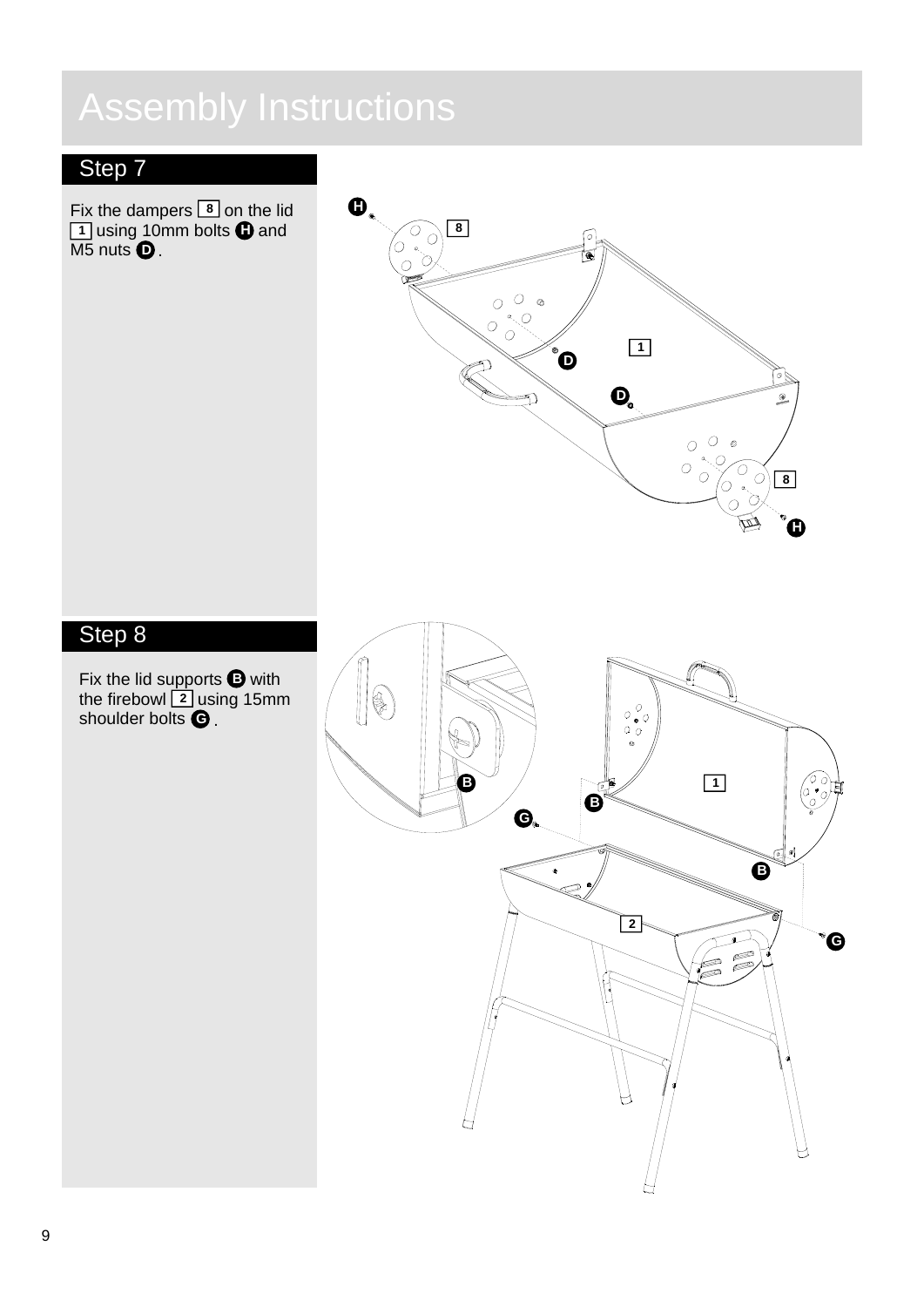## Step 9

Fix the 40mm bolts  $\bullet$  tightly on the lid  $\boxed{1}$  and then hang the warming rack [5] on it. **A 1**



## Step 10

Put the charcoal grate and the cooking grill  $\boxed{3}$  on the firebowl  **9 3** . **2**